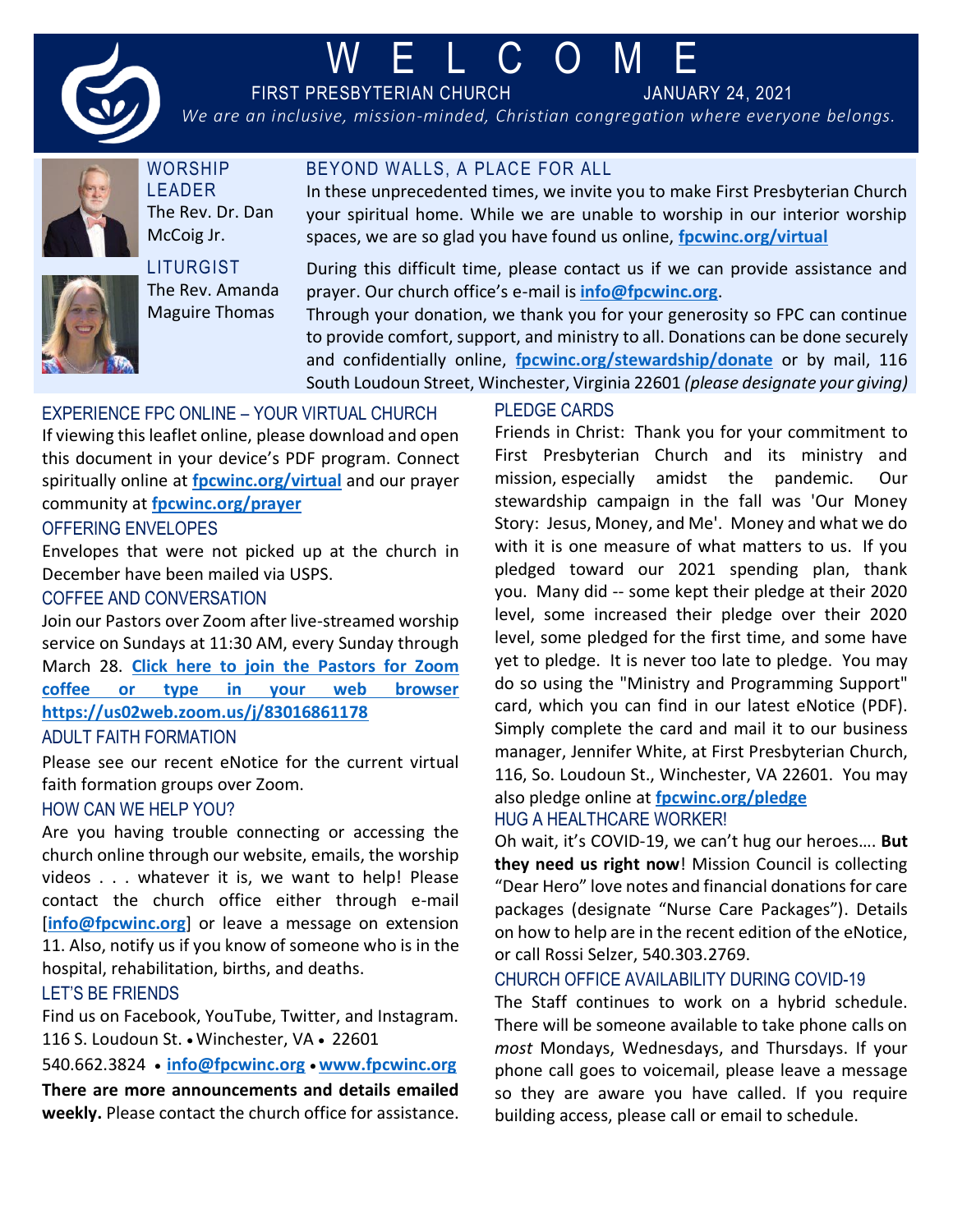# V I R T U A L W O R S H I P

Third Sunday after the Epiphany • January 24, 2021 • 10:00 AM FIRST PRESBYTERIAN CHURCH OF WINCHESTER

GATHERING *The Holy Spirit Calls Us Together as People of God*

# **WELCOME AND ANNOUNCEMENTS**

**PRELUDE** "Give Me Jesus" Allie Swiger, piano American Suite African-American spiritual

#### **CALL TO WORSHIP**

Leader: The invitation is given to every person without exception by Jesus Christ: "Come to me! Follow me! Be my disciples!"

# **All: We come to this place, to this time, at the invitation of Jesus Christ.**

Leader: In the name of Christ,

# **All: we accept the invitation to discipleship.**

Leader: In the name of Christ,

- **All: as his disciples, we worship and praise God.**
- Leader: In the midst of a world where cruelty abounds,

# **All: we proclaim the God of Compassion.**

Leader: In the midst of despair that threatens to swallow up whole lives, whole peoples,

**All: we proclaim the God of Hope.**

Leader: In the midst of indifference and apathy,

**All: we proclaim the God of Love.**

Leader: Come, let us worship together and share our witness of God's living presence in the world.

**HYMN** "Lord, You Have Come to the Lakeshore" **PESCADOR DE HOMBRES** PESCADOR DE HOMBRES

*Due to copyright permission and licensing requirements, FPC is unable to re-print the music and text. The published hymn can be found in the Presbyterian hymnal, "Glory to God", as hymn number 721.*

COPYRIGHT: Text, English Trans. © 1979, 1987, 1989 Cesáreo Gabaráin (Published by OCP)Music © 1979, 1987, 1989 Cesáreo Gabaráin (Published by OCP) || Music Harm. © 1987 OCP

#### **PRAYER OF CONFESSION**

Holy One, what a blessing and privilege we share here in this sacred space and among this loving community. But, like Jonah, we sometimes are jealous of what we share here. We know that others are longing and thirsting for what we know and experience. Forgive us our reluctance to open our doors, open our minds, open our hearts to others; some like us, some very different from us. We repent of our hesitations and unwillingness to witness to those we have considered strangers and even enemies for fear they just might become friends. Amen.

# **ASSURANCE OF PARDON**

The one who calls us to this place calls us to reconciliation through grace. God will not deny a repentant heart or an open spirit. Know that you are forgiven and walk in the new way that is made known to you in God**'**s love. Amen.

WORD *God Speaks to Us in Scripture, Preaching, and Song*

# **CHILDREN'S MOMENT** Todd Bowman

**SONG** "Who You Say I Am" Mikayla Hatfield with New Stone Ensemble Reuben Morgan/Ben Fielding

# **SCRIPTURE** Jonah 3:1-5, 10 and Mark 1:14-20

*Nineveh Hears God's Word.* The Lord's word came to Jonah a second time: "Get up and go to Nineveh, that great city, and declare against it the proclamation that I am commanding you." And Jonah got up and went to Nineveh, according to the Lord's word. (Now Nineveh was indeed an enormous city, a three days' walk across.)

Jonah started into the city, walking one day, and he cried out, "Just forty days more and Nineveh will be overthrown!" And the people of Nineveh believed God. They proclaimed a fast and put on mourning clothes, from the greatest of them to the least significant.